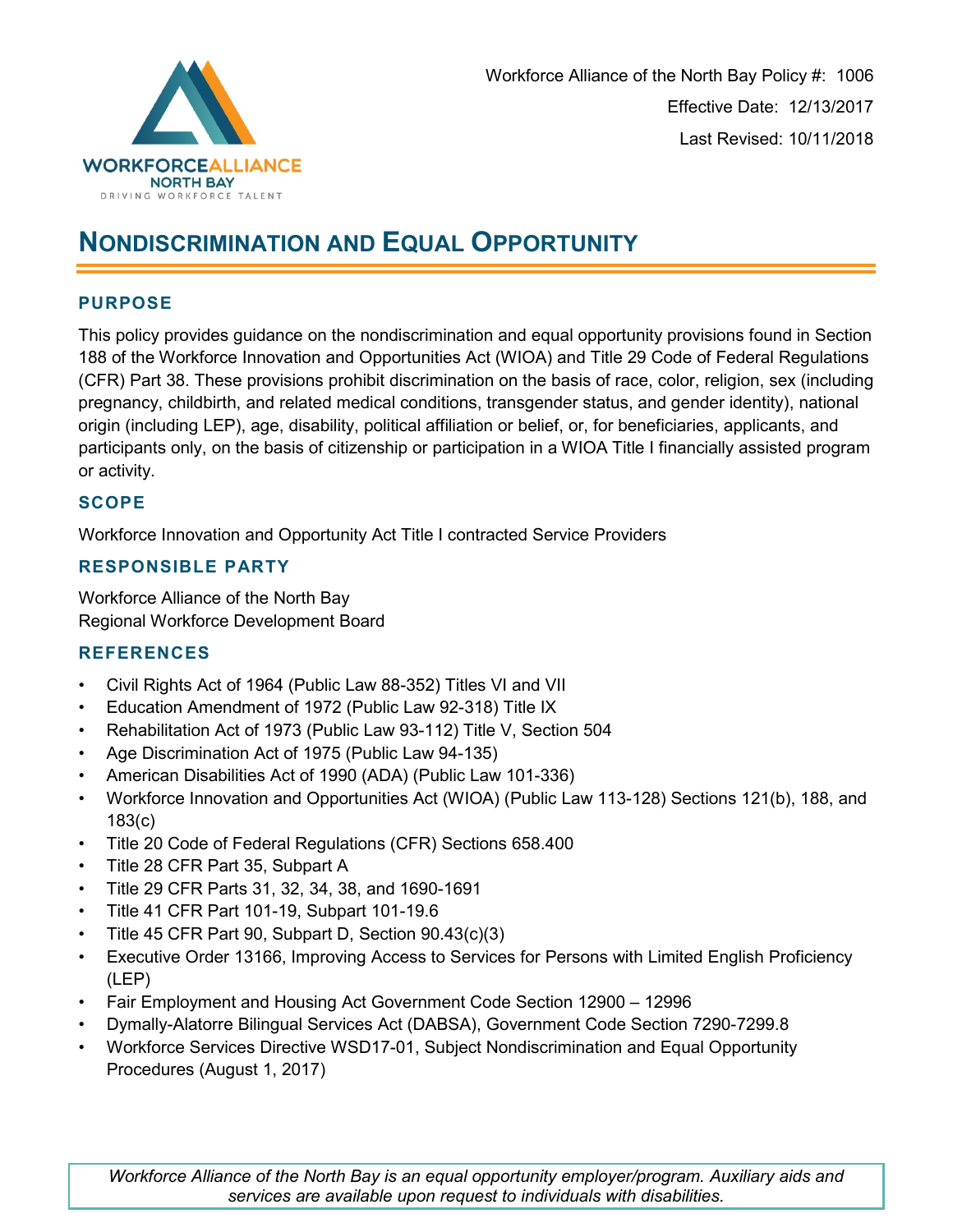# **DOCUMENTS**

- Equal Opportunity Is The Law Notice/Poster
- WANB103 Equal Opportunity Is The Law Acknowledgement Form
- WANB104 Discrimination Complaint Form
- WANB105 Discrimination Complaint Log

## **DEFINITIONS**

*Complaint –* an allegation of a violation of the nondiscrimination and equal opportunity provisions

*Nondiscrimination Plan –* a state-level document that reflects the Governor's commitment to nondiscrimination and equal opportunity provisions of WIOA. The Nondiscrimination Plan replaces the Methods of Administration (MOA) under the Workforce Investment Act (WIA) of 1998

*Recipient* - any entity to which financial assistance under WIOA Title I is extended, either directly from the Department of Labor (DOL) or through the Governor or another recipient (including any successor, assignee, or transferee of a recipient), but excluding the ultimate beneficiaries of the WIOA Title I funded program or activity, In addition, One-Stop partners, as defined in Section 121(b) of the WIOA, are treated as "recipients" and are subject to the nondiscrimination and equal opportunity requirements of Title 29 CFR Part 38, to the extent that they participate in the One-Stop delivery system (29 CFR 38.4[zz])

*State Equal Opportunity (EO) Officer* – The Employment Development Department's (EDD) EO Officer

# **POLICY**

I. Equal Opportunity Officer - The Workforce Alliance of the North Bay (Alliance) has designated the following individual as the Equal Opportunity (EO) Officer for the four-county area of Napa, Marin, Lake, and Mendocino Counties:

## **Tamara Ochoa**

1546 First Street, Napa, CA 94559 T: (707) 699-1950, California Relay Service 711 [EEOMail@workforcealliancenorthbay.org](mailto:EEOMail@workforcealliancenorthbay.org)

- A. The EO Officer's responsibilities include the following:
	- 1. Serving as liaison with EDD EEO Office
	- 2. Investigating and monitoring the Alliance and its service providers' WIOA Title I funded activities and programs.
	- 3. Reviewing written policies of the Alliance and its service providers.
	- 4. Developing, publishing, and enforcing the Alliance's discrimination complaint procedures.
	- 5. Conducting outreach and education about equal opportunity and nondiscrimination requirements consistent with 29 CFR Section 38.40, and how an individual may file a complaint consistent with 29 CFR 38.69.
	- 6. Participating in continuing training and education, and ensuring that assigned staff receives the necessary training and support to maintain competency.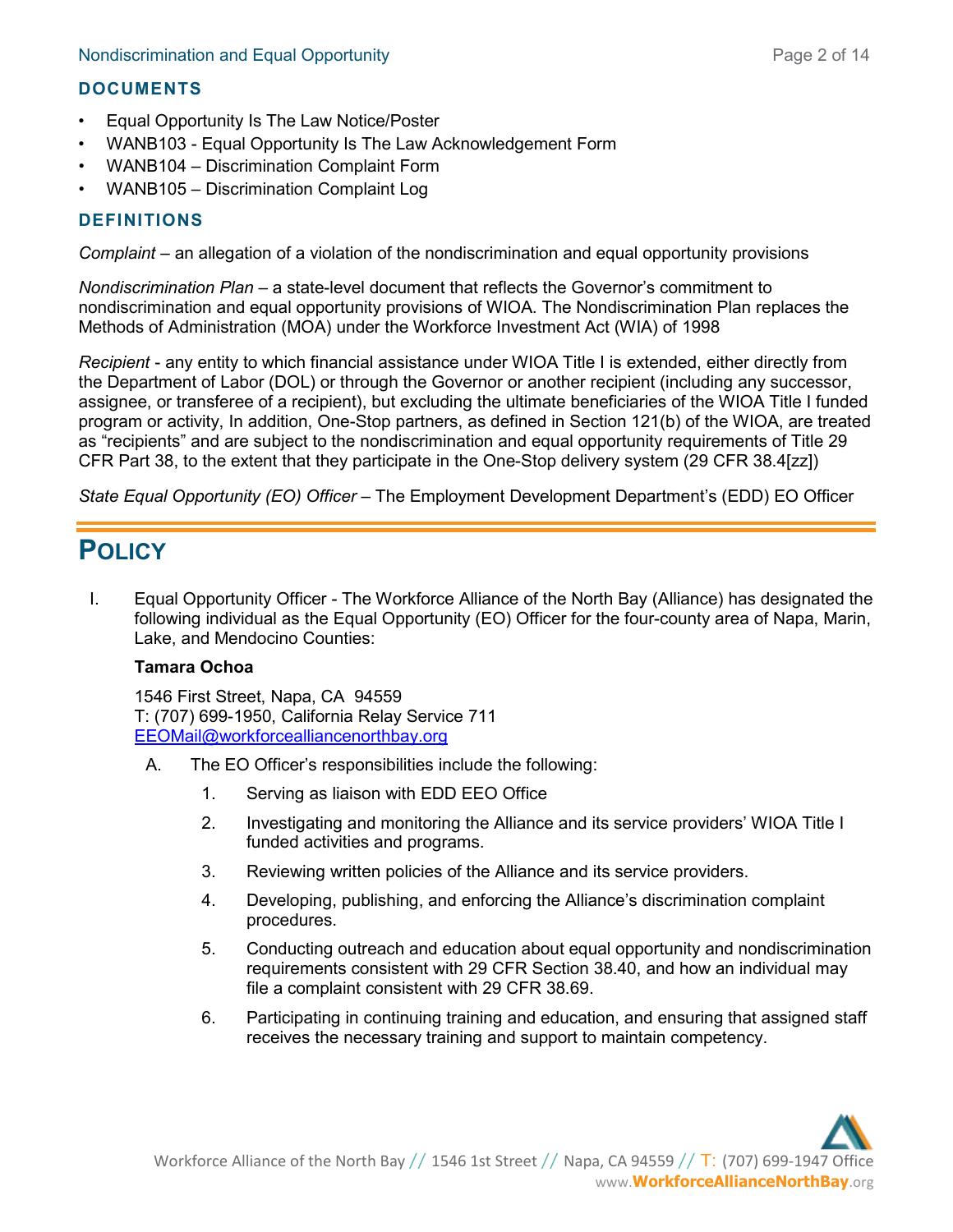## Nondiscrimination and Equal Opportunity **Page 3 of 14** and the state of the state of the Page 3 of 14

- 7. Informing participants, employees and program beneficiaries of their equal opportunity rights and responsibilities, and how the discrimination complaint process works.
- B. The EO Officer's identity and contact information shall appear on all internal and external communications about the recipient's nondiscrimination and equal opportunity programs.
- C. The state shall be notified whenever the individual assigned as the EO Officer changes.
- II. Notice and Communication
	- A. Initial and continuing notice of nondiscriminatory practices must be provided by Alliance service providers to participants and applicants. Service providers shall use the Alliance notice/poster titled **Equal Opportunity is the Law** that also includes language highlighting the right to file a complaint. Service providers shall use this notice/poster to meet the following criteria:
		- 1. Post prominently, in reasonable numbers and places, in available and conspicuous physical locations and on the service provider's website pages.
		- 2. Disseminate in internal memoranda and other written or electronic communications with staff.
		- 3. Include in employee and participant handbooks or manuals regardless of form, including electronic and paper form if both are available.
		- 4. Provide to each participant and employee; the notice must be made part of each employee's and participant's file. It must be part of both paper and electronic files, if both are maintained.
		- 5. Review with each participant and have them sign the Equal Opportunity is the Law Acknowledgement form. The acknowledgment form must be made part of each participant's file. It must be part of both paper and electronic files, if both are maintained.
	- B. The notice shall be provided in appropriate formats to registrants, applicants, eligible applicants/registrants, applicants for employment, employees, and participants with visual impairments. Where notice has been given in an alternate format to registrants, applicants, eligible applicants/registrants, participants, applicants for employment, and employees with a visual impairment, a record that such notice has been given must be made part of the employee's or participant's file.
	- C. The notice must be provided in appropriate languages other than English (29 CFR Section 38.36[b]).
	- D. Distributed publications, electronic media and other communications including the homepage of the Alliance and its service providers' websites and broadcasts in news media which promote WIOA programs or activities, shall include language that the WIOA Title I financially assisted program or activity is an "equal opportunity employer/program. Auxiliary aids and services are available upon request to individuals with disabilities."
	- E. Where hard copy or electronic materials indicate that the Alliance or its service providers may be reached by telephone, the materials must also provide a TTY number or equally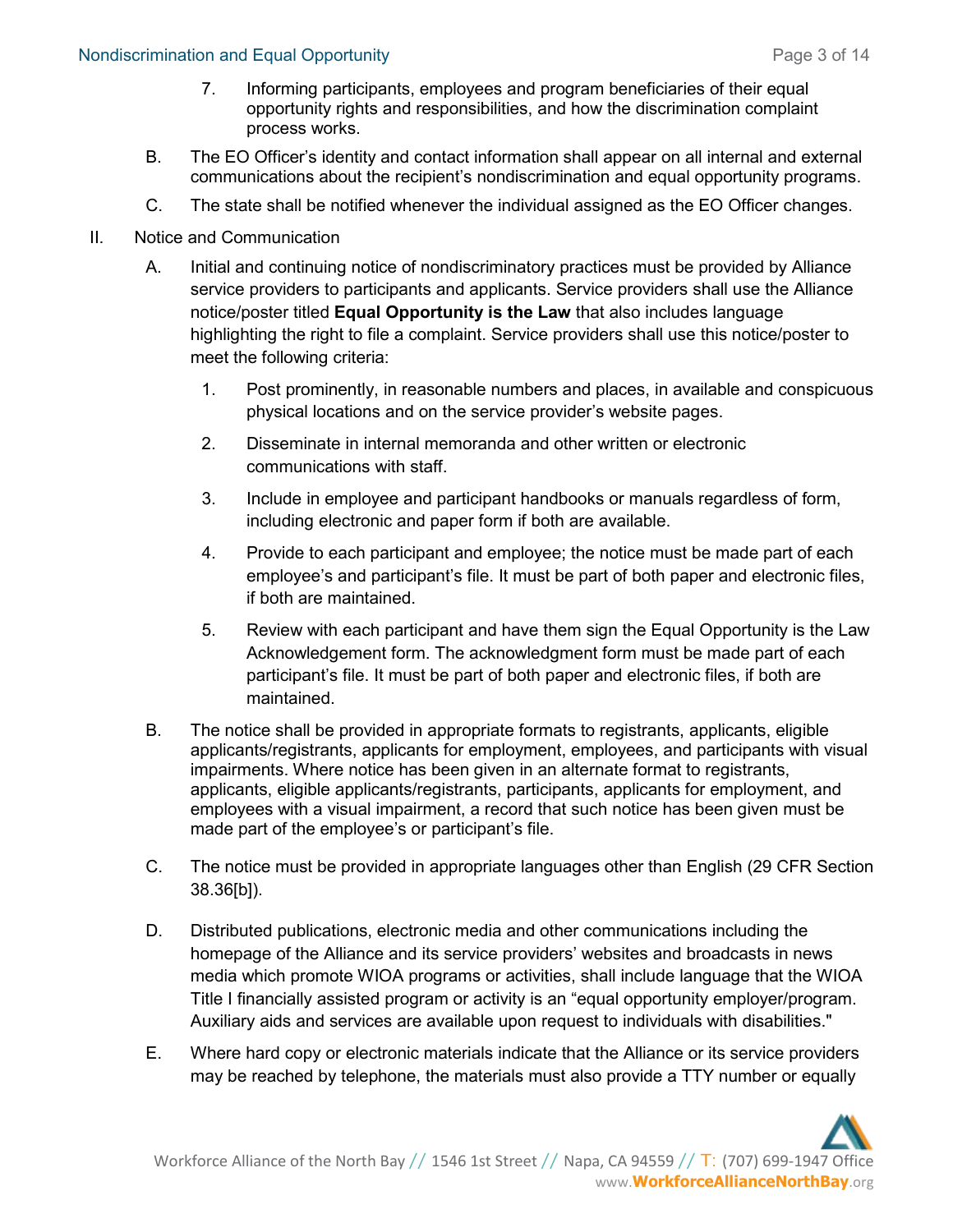effective communication system. The telephone number of the California Relay Service (CRS), which can be reached by dialing 711 or 1-800-735-2922, can be indicated.

- F. The Alliance and its service providers shall take reasonable steps to ensure that limited English proficiency (LEP) individuals have meaningful access to programs and activities. Interpretation or translation services shall be provided free of charge, and in a timely manner as to ensure equal access to programs and activities.
- G. During each presentation to orient new participants, new employees, and/or the general public to its WIOA Title I-financially assisted programs or activity, whether this be in person or over the internet or using other technology, a discussion of rights and responsibilities under the nondiscrimination and equal opportunity provisions of WIOA Section 188 and 29 CFR Part 38 must be included, including the right to file a complaint of discrimination with the Alliance, its service providers, or the Director of the U.S. Department of Labors (DOL) Civil Rights Center (CRC ).
- III. Data and Information Collection and Maintenance
	- A. Nondiscrimination data shall be collected and maintained by the Alliance and its service providers and will be maintained so that the Governor and/or the CRC may conduct statistical or other quantifiable data analyses to verify the compliance with Section 188 of the WIOA and 29 CFR Part 38.
	- B. Nondiscrimination data must include, but is not limited to, records on applicants, registrants, eligible applicants/registrants, participants, terminees, employees, and applicants for employment. The Alliance and its service providers shall record the race/ethnicity, sex, age, and where known, disability status, of every applicant, registrant, participant, terminee, applicant for employment, and employee. Such information will be kept for a period of not less than three years from the close of the applicable program year, stored in a manner that ensures confidentiality, and will be used only for the purposes of any of the following:
		- 1. Recordkeeping and reporting.
		- 2. Determining eligibility, where appropriate, for WIOA Title I-financially assisted programs or activities.
		- 3. Determining the extent to which the recipient is operating its WIOA Title Ifinancially assisted program or activity in a nondiscriminatory manner.
		- 4. Other use authorized by law.
	- C. Any medical or disability-related information obtained about a particular individual, including information that could lead to the disclosure of a disability, must be collected on separate forms. All such information, whether in hard copy, electronic, or both, must be maintained in one or more separate files, apart from any other information about the individual, and treated as confidential. Whether these files are electronic or hard copy, they must be locked or otherwise secured (e.g., through password protection).
- IV. LEP and Preferred Language Data
	- A. As indicated in 29 CFR Section 38.41, "LEP and preferred language" has been added to the list of categories of information that must be recorded about each applicant, registrant, eligible applicant/registrant, participant, and terminee. (LEP data does not need to be collected for employment or employees).
- V. Complaint Log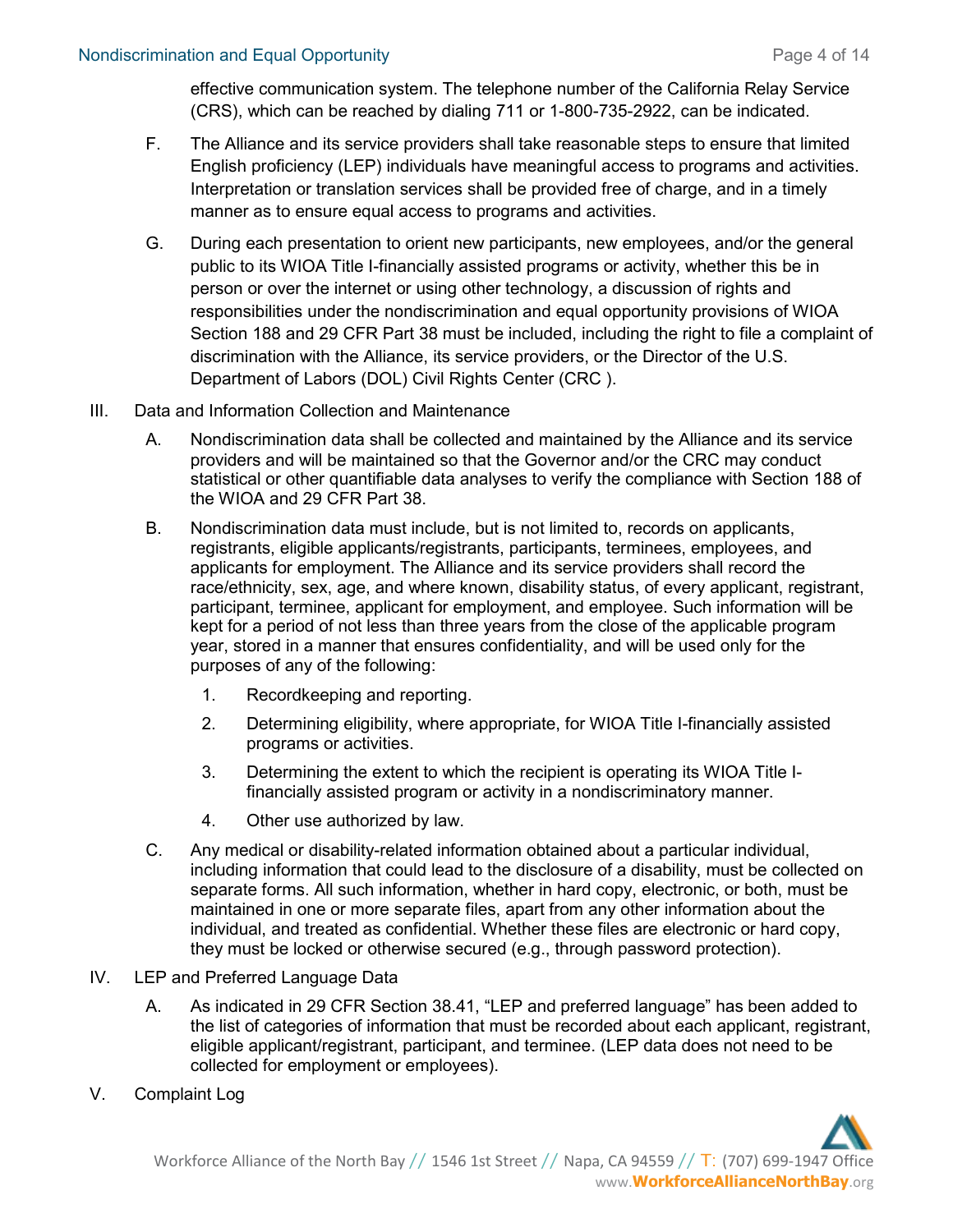# Nondiscrimination and Equal Opportunity **Page 5 of 14** and 14 and 14 and 15 and 16 and 16 and 16 and 16 and 16 and 16 and 16 and 16 and 16 and 16 and 16 and 16 and 16 and 16 and 16 and 16 and 16 and 16 and 16 and 16 and 16

- A. Service providers shall promptly notify the Alliance, who will notify the state or CRC when any administrative enforcement actions or lawsuits are filed against them alleging discrimination on the basis of race, color, religion, sex (including pregnancy, childbirth, and related medical conditions, transgender status, and gender identity), national origin (including LEP), age, disability, or political affiliation or belief, or, for beneficiaries, applicants, and participants only, on the basis of citizenship or participation in a WIOA Title I-financially assisted program or activity.
- B. The Alliance will maintain a log of complaints filed with the Alliance and/or its service providers alleging discrimination on the basis of race, color, religion, sex (including pregnancy, childbirth, and related medical conditions, transgender status, and gender identity), national origin, age, disability, political affiliation or belief, citizenship, and/or participation in a WIOA Title I-financially assisted program or activity.
- C. The Discrimination Complaint Log will contain the following information:
	- 1. The name and address of the complainant
	- 2. The basis of the complaint
	- 3. A description of the complaint
	- 4. The date the complaint was filed
	- 5. The disposition and date of the disposition of the complaint
	- 6. Other pertinent information
- D. The complaint log will be mailed annually to the following address:

Equal Employment Opportunity Office Employment Development Department 800 Capitol Mall, MIC 49 Sacramento, CA 94280-0001 Or, Emailed to EEOMAIL@edd.ca.gov

#### VI. Affirmative Outreach

- A. The guidelines found in 29 CFR Section 38.40 require the Alliance and its service providers to take appropriate steps to ensure that they are providing equal access to their WIOA Title I-financially assisted programs and activities. These steps should involve reasonable efforts to include members of the various groups protected by 29 CFR Part 38 including but not limited to persons of different sexes, various racial and ethnic/national origin groups, various religions, LEP individuals, individuals with disabilities, and individuals in different age groups. Such efforts may include, but are not limited to, the following:
	- 1. Advertising the WIOA Title I programs and/or activities in media such as newspapers or radio programs that specifically target various populations.
	- 2. Sending notices about openings in the WIOA Title I programs and/or activities to schools or community service groups that serve various populations.
	- 3. Consulting with appropriate community service groups about ways in which the Alliance and/or its service providers may improve their outreach and service to various populations.
- VII. Discrimination Prohibited Based on Disability
	- A. In providing any aid, benefit, service, or training under a WIOA Title I-financially assisted program or activity, whether directly or through contractual, licensing, or other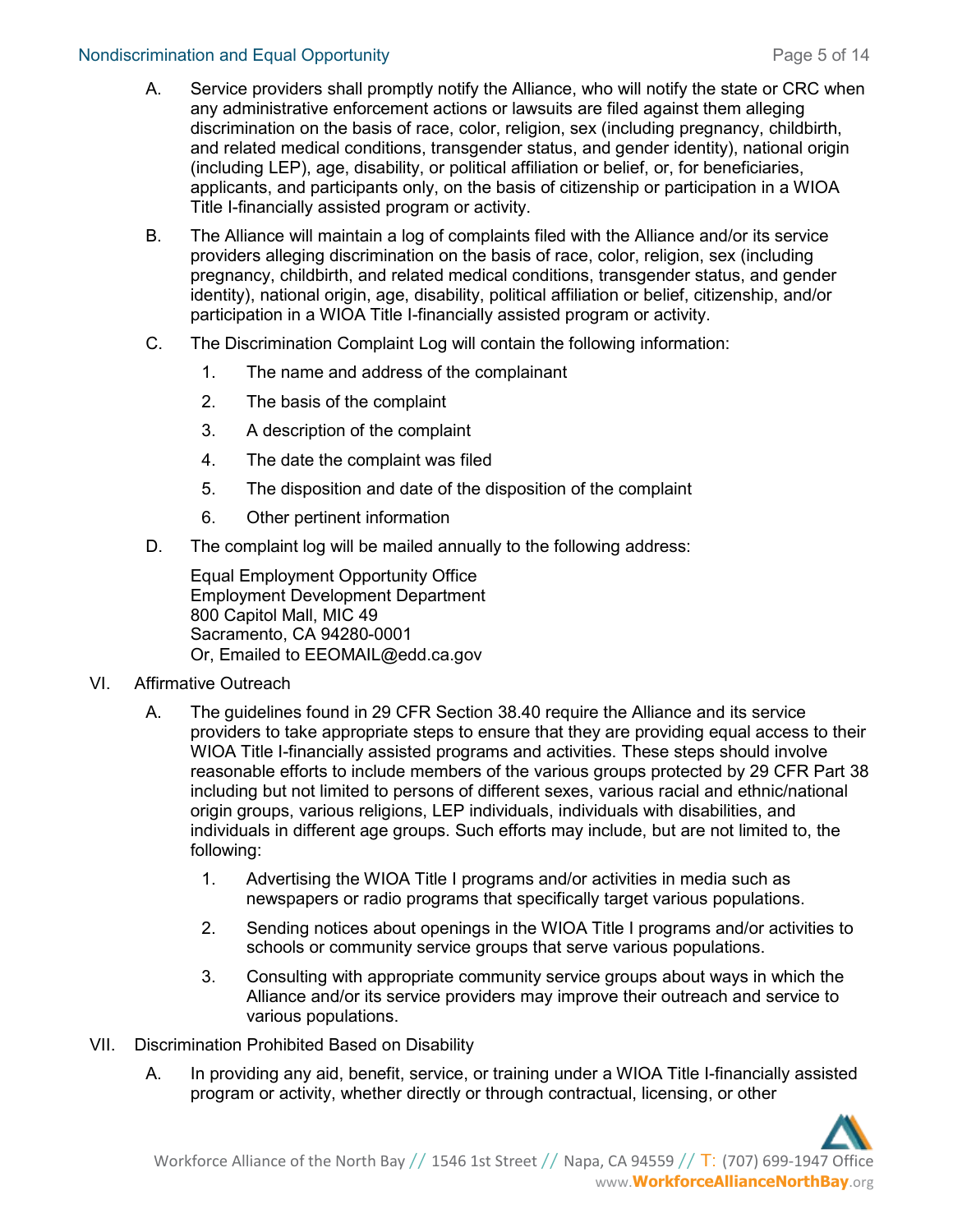arrangements, on the basis of disability, the Alliance and its service providers must not do any of the following:

- 1. Deny a qualified individual with a disability the opportunity to participate in or benefit from the aid, benefit, service, or training, including meaningful opportunities to seek employment and work in competitive integrated settings.
- 2. Afford a qualified individual with a disability an opportunity to participate in or benefit from the aid, benefits, services, or training that is not equal to that afforded others.
- 3. Provide a qualified individual with a disability with any aid, benefit, service, or training that is not as effective in affording equal opportunity to obtain the same result, to gain the same benefit, or to reach the same level of achievement as that provided to others.
- 4. Provide different, segregated, or separate aid, benefit, service, or training to individuals with disabilities, or to any class of individuals with disabilities, unless such action is necessary to provide qualified individuals with disabilities with any aid, benefit, service, or training that is as effective as those provided to others, and consistent with the requirements of the Rehab Act as amended by the WIOA, including those provisions that prioritize opportunities in competitive integrated employment.
- 5. Deny a qualified individual with a disability the opportunity to participate as a member of planning or advisory boards.
- 6. Otherwise limit a qualified individual with a disability in enjoyment of any right, privilege, advantage, or opportunity enjoyed by others receiving any aid, benefit, service, or training.
- VIII. Accessibility Requirements
	- A. No qualified individual with a disability may be excluded from participation in, or be denied the benefits of a recipient's service, program, or activity or be subjected to discrimination by any recipient because a recipient's facilities are inaccessible or unusable by individuals with disabilities.
	- B. All WIOA Title I-financially assisted programs and activities must be programmatically accessible; this includes:
		- 1. Providing reasonable accommodations for individuals with disabilities;
		- 2. Making reasonable modifications to policies, practices, and procedures;
		- 3. Administering programs in the most integrated setting appropriate;
		- 4. Communicating with persons with disabilities as effectively as with others; and
		- 5. Providing appropriate auxiliary aids or services.
- IX. Reasonable Accommodation and Reasonable Modifications for Individuals with Disabilities
	- A. With regard to any aid, benefit, service, training, and employment, reasonable accommodations must be provided to qualified individuals with disabilities who are applicants, registrants, eligible applicants/registrants, participants, employees, or applicants for employment, unless providing the accommodation would cause undue hardship. For more information on what would constitute undue hardship as it relates to a reasonable accommodation of individuals with disabilities, please see the definition of "undue burden or undue hardship" found in 29 CFR Section 38.4(rrr)(1).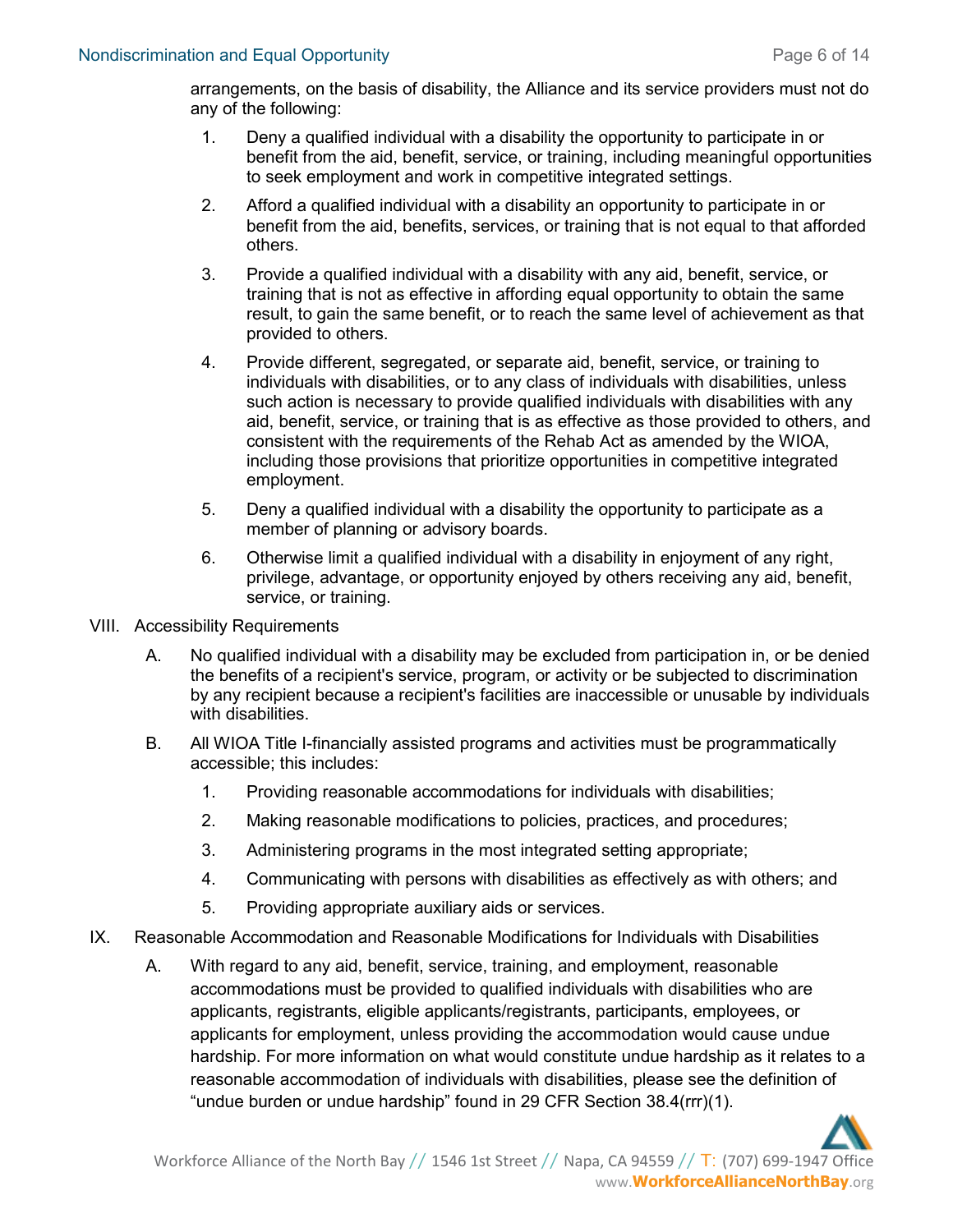#### Nondiscrimination and Equal Opportunity **Page 7 of 14** and the state of 14 and the state Page 7 of 14

- B. With regard to any aid, benefit, service, training, and employment, reasonable modifications must be made in policies, practices, or procedures when the modifications are necessary to avoid discrimination on the basis of disability, unless making the modifications would fundamentally alter the nature of the service, program, or activity, which would constitute a fundamental alteration. For more information, see the definition of "fundamental alteration" found in 29 CFR Section 38.4(z).
- C. In circumstances where the Alliance or its service providers believe that a proposed accommodation would cause undue hardship, or proposed modification would fundamentally alter the program, it must be proven that compliance would result in such hardship and alteration.
	- 1. The decision will be made after considering all factors listed in the definitions of undue hardship and fundamental alteration.
	- 2. The decision will be accompanied by a written statement with the reasons the conclusion was made.
	- 3. A copy of the decision will be provided to the individual(s) who requested the accommodation or modification.
- D. If a requested accommodation has been determined to result in undue hardship or a modification would result in a fundamental alteration, the Alliance and/or its service providers must take any other action that would not result in such hardship or such alteration but would nevertheless ensure that individuals with disabilities receive the aid, benefits, services, training or employment provided by the recipient.
- E. The Alliance and its service providers shall utilize A Reasonable Accommodation Policy and Procedure Guide, published by EDD, when processing reasonable accommodation requests. This document contains two sections: (1) general guidance and definitions for use when processing reasonable accommodation requests, and (2) step-by-step instructions on how to process these requests.
- X. Service Animals
	- A. Individuals with disabilities shall be permitted to use service animals for WIOA activities and in facilities providing WIOA services in the Alliance local area.
- XI. Mobile Aids and Devices
	- A. Individuals with mobility disabilities shall be permitted to use wheelchairs and manuallypowered mobility aids, such as walkers, crutches, canes, braces, or other similar devices designed for use by individuals with mobility disabilities, in any areas open to pedestrian use.
	- B. Reasonable modifications shall be made to policies, practices, and/or procedures to permit the use of other power-driven mobility devices by individuals with mobility disabilities. An exception would be when it has been demonstrated that the class of other power-driven mobility devices cannot be operated in accordance with legitimate safety requirements.
- XII. Complaint Processing Procedures
	- A. Any person who believes that he or she or any specific class of individuals has been or is being subjected to discrimination prohibited by the nondiscrimination and equal opportunity provisions of WIOA may file a written complaint using the Discrimination Complaint Form. A representative may file the complaint on the individual's behalf.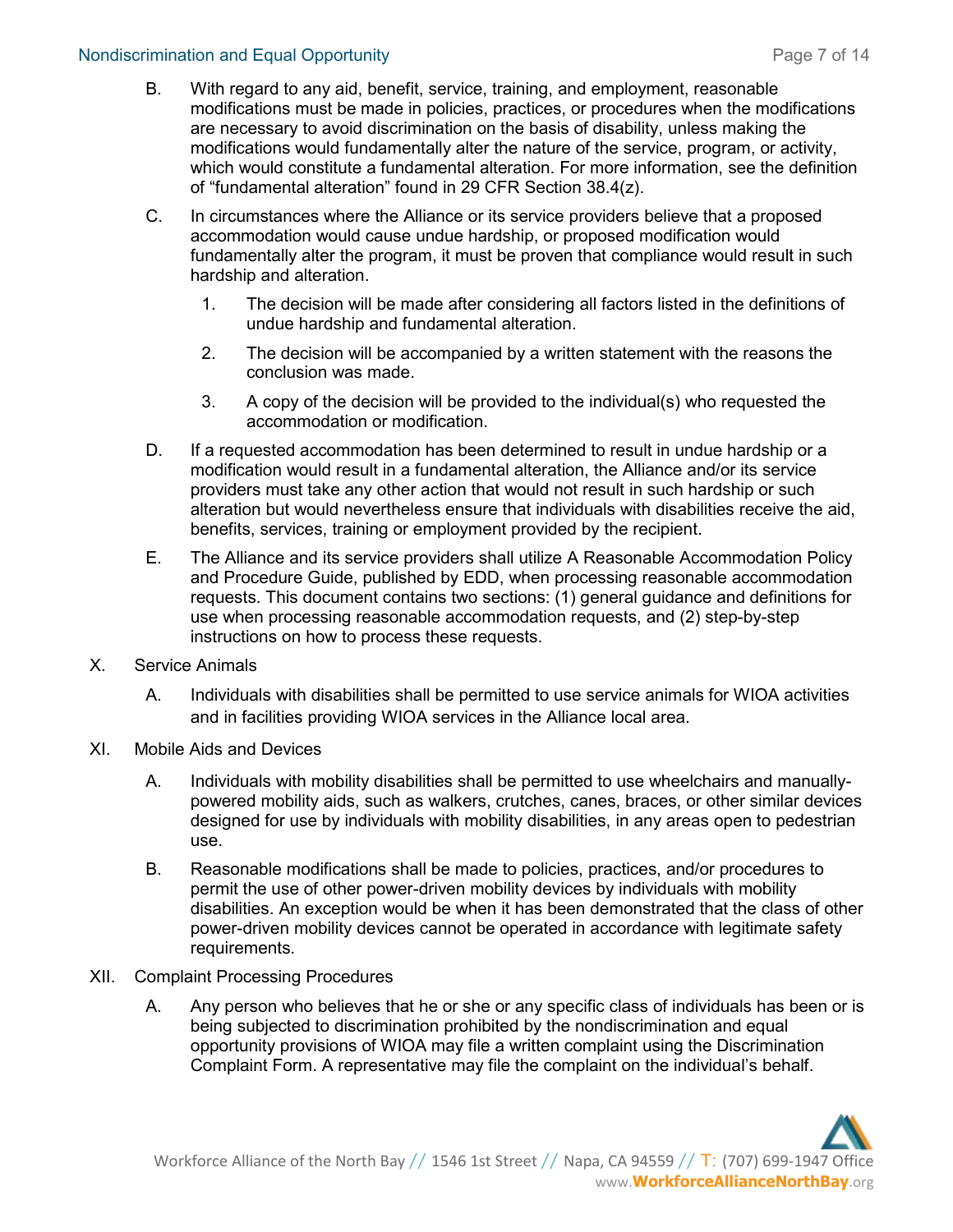#### Nondiscrimination and Equal Opportunity **Page 8 of 14** and 14 and 14 and 14 and 14 and 14 and 14 and 14 and 14 and 14 and 14 and 14 and 14 and 14 and 14 and 14 and 14 and 15 and 16 and 16 and 16 and 16 and 16 and 16 and 16

- B. The complaint may be filed with the Alliance EO Officer, or directly with the CRC at DOL, Constitution Avenue N.W., Room N-4123, Washington, D.C. 20210
	- 1. If filing directly with the CRC, a complainant may file a complaint by completing and submitting CRC's Complaint Information and Privacy Act Consent Form (DL 1- 2014a), which may be obtained either from the Alliance EO Officer or from CRC. However, no specific form or format is required to make a complaint valid.
	- 2. The Alliance EO Officer, or a designated alternate, will be available to assist in the preparation and completion of a complaint.
	- 3. The complainant or their representative will be permitted to file by mail or by delivery in person to the Alliance EO Officer or designated alternate.
- C. A complaint filed pursuant to Title 29 CFR 38 must be filed within 180 days of the alleged discrimination. The official filing of the complaint is the date the complaint is received by the EO Officer. The CRC, for good cause shown, may extend the filing time. In order to receive an extension, the complainant must be notified that a waiver letter is to be filed with CRC. The waiver letter should include the reason the 180-day time period elapsed. This time period for filing is for the administrative convenience of CRC and does not create a defense for the respondent.
- D. Complaints must be filed in writing and shall:
	- 1. Be signed by the complainant or his or her representative;
	- 2. Contain the complainant's name, address, or other means of contacting him or her;
	- 3. Identify the respondent; and
	- 4. Describe the complainant's allegation in sufficient detail to allow CRC or the EO Officer, as applicable, to determine whether:
		- a) CRC or the Local Area has jurisdiction over the complaint;
		- b) The complaint was filed timely; and
		- c) The complaint has apparent merit, i.e., whether the allegations, if true, would violate any of the nondiscrimination and equal opportunity provisions of WIOA.
	- 5. Each complainant and respondent has the right to be represented by an attorney or other individual of his or her own choice.
- XIII. Complaints filed with Alliance
	- A. The EO Officer shall issue an initial written acknowledgement within five working days of receipt by the EO Officer of a complaint alleging discrimination by a WIOA Title I recipient and shall include a notice of the complainant's right to representation in the complaint process. The initial notice will be sent by registered mail, return receipt requested.
	- B. The EO Officer shall provide a copy of the complaint to the following:

Equal Employment Opportunity Office Employment Development Department 800 Capitol Mall, MIC 49 PO Box 826880 Sacramento, CA 94280-0001

Or, email to EEOMAIL@edd.ca.gov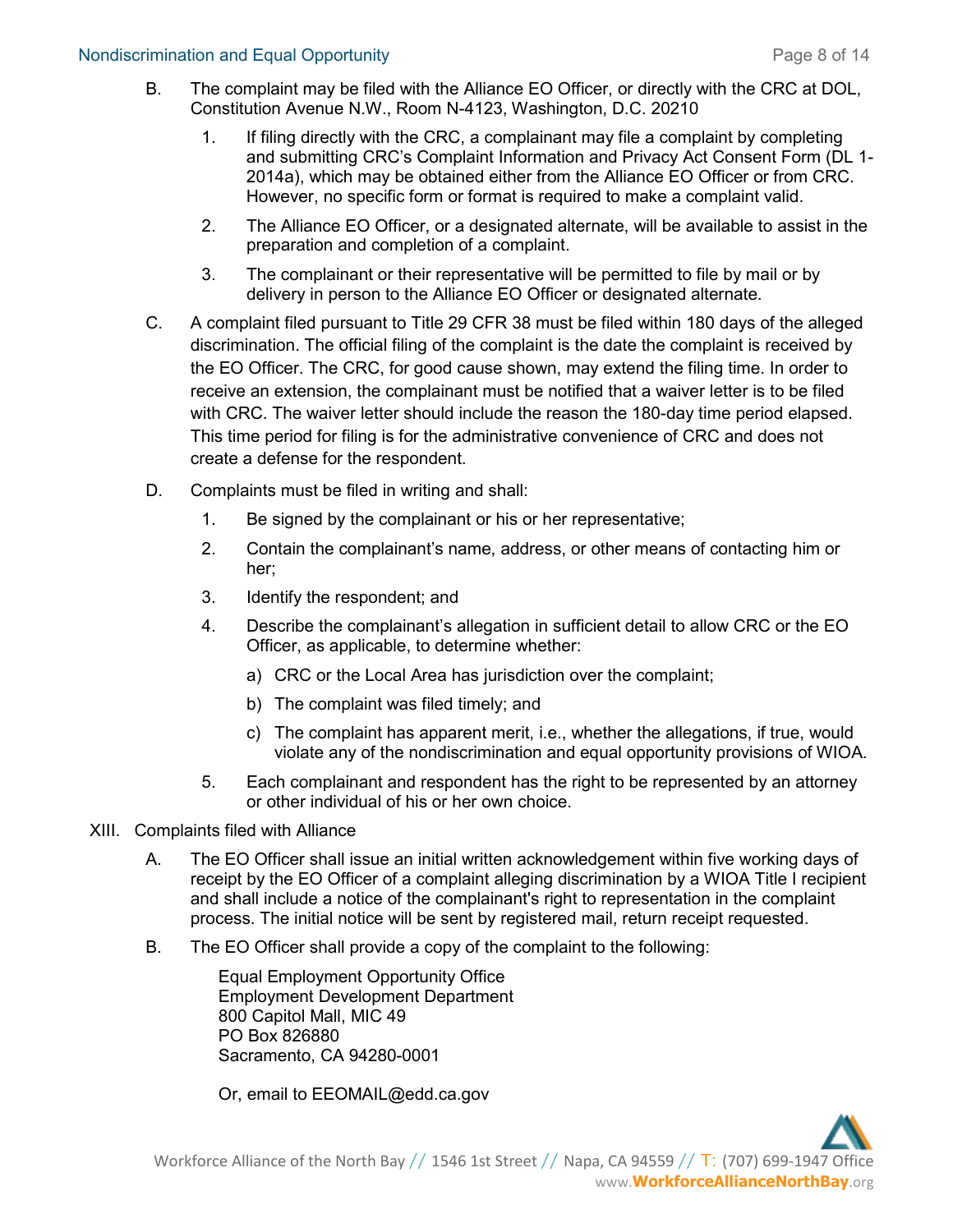- C. The EO Officer shall send a written statement of the issue(s) to the complainant within 30 days of the date on which the complaint is filed. The statement shall be sent by registered mail, return receipt requested. The statement will include:
	- 1. A list of the issues raised in the complaint;
	- 2. For each such issue, a statement whether the EO Officer will accept the issue for investigation or reject the issue, and the reasons for each rejection;
	- 3. A period for fact-finding or investigation of the circumstances underlying the complaint; and
	- 4. A period during which the EO Officer attempts to resolve the complaint. The methods available to resolve the complaint must include alternative dispute resolution.
- XIV. Alternative Dispute Resolution (ADR):
	- A. The complainant must be immediately offered alternative dispute resolution upon receipt of the complaint. The choice whether to use ADR or the customary process rests with the complainant; the preferred form of ADR is mediation.
	- B. Mediation is a voluntary process during which a neutral third party assists both parties (complainant and respondent) to communicate their concerns and come to an agreement about how to resolve a dispute. The mediator does not make decisions, rule as to who is right or wrong, take sides or advocate for one side or the other. The role of the mediator is to help with communication, so the parties can reach an understanding about how to best resolve their differences. As the law allows, mediation proceedings and the information shared are confidential, and no information divulged during this mediation may be used in court or any legal or administrative proceedings.
	- C. If the parties do not reach an agreement under ADR, the complainant may file directly with CRC as described in Title 29 CFR Sections 38.69 through 38.72.
	- D. A party to any agreement reached under ADR may file a complaint with CRC in the event the agreement is breached. In such circumstances, the following rules will apply:
		- 1. The non-breaching party may file a complaint with CRC within 30 days of the date on which the non-breaching party learns of the alleged breach.
		- 2. CRC must evaluate the circumstances to determine whether the agreement has been breached. If CRC determines that the agreement has been breached, the complainant may file a complaint with CRC based upon his or her original allegation(s) and CRC will waive the time deadline for filing such a complaint.
	- E. All complaints filed under this process will be treated confidentially except to the extent necessary to conduct the investigation, hearing, or judicial procedure. The identity of any person who has furnished information relating to, or assisting in, an investigation of a possible violation of the Act shall be kept confidential to the extent possible, consistent with a fair determination of the issues.
	- F. At any point in the investigation of the complaint, the complainant, respondent, or the EO Officer may request that the parties attempt conciliation. The EO Officer shall facilitate such conciliation efforts.
		- 1. Conciliation is a process whereby the parties to a dispute agree to utilize the services of a conciliator, who then meets with the parties separately in an attempt to resolve their differences. Conciliation differs from mediation in that the main goal is to conciliate, most of the time by seeking concessions.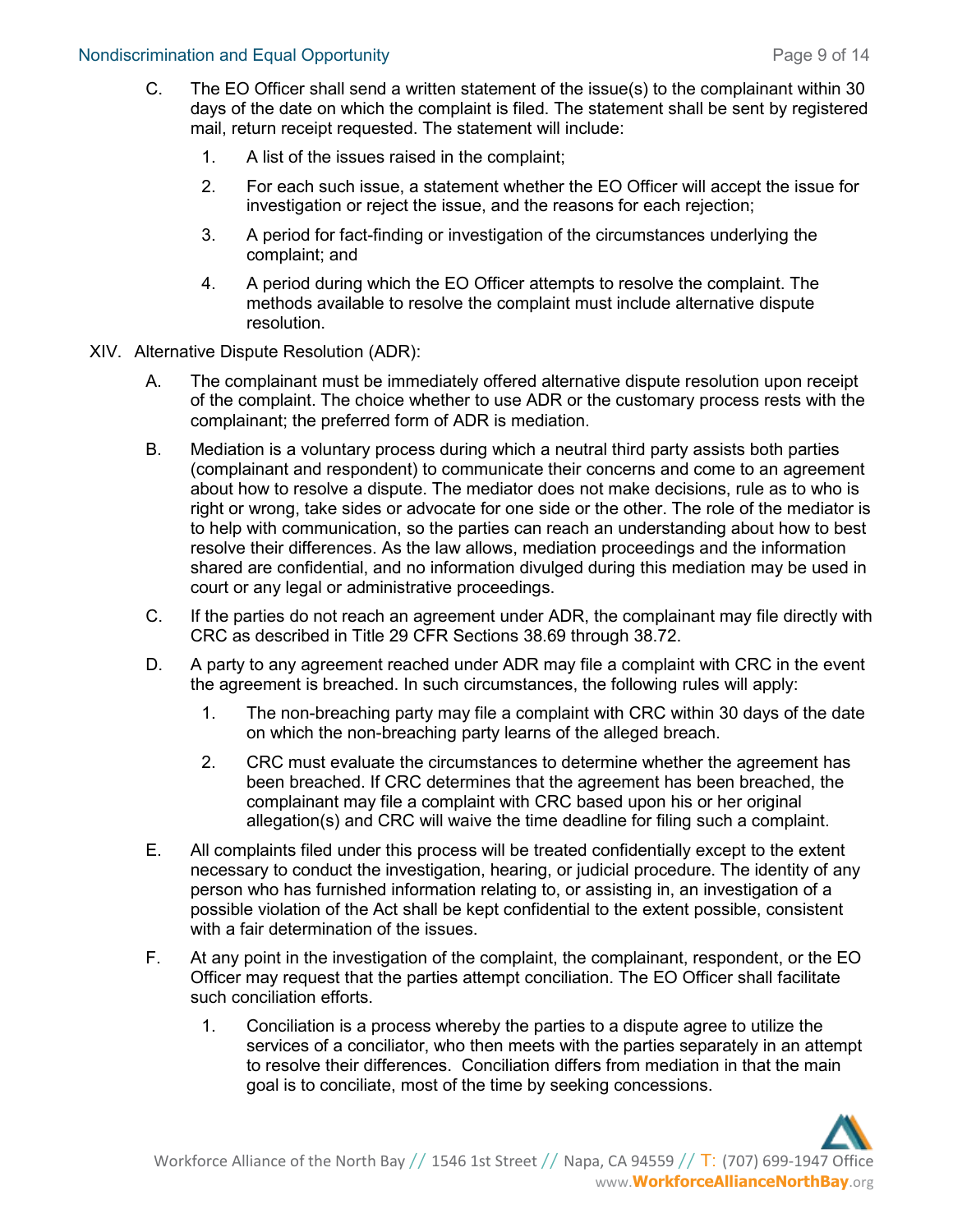#### Nondiscrimination and Equal Opportunity **Page 10 of 14** and 14 and 15 and 16 and 16 and 16 and 16 and 16 and 16 and 16 and 16 and 16 and 16 and 16 and 16 and 16 and 16 and 16 and 16 and 16 and 16 and 16 and 16 and 16 and 1

- 2. If the conciliator is successful in negotiating an understanding between the parties, said understanding is almost always committed to writing (usually with the assistance of legal counsel) and signed by the parties, at which time it becomes a legally binding contract and falls under contract law.
- G. The EO Officer shall issue a Notice of Final Action within 90 days of the date on which the complaint is filed. The Notice of Final Action shall contain the following information:
	- 1. For each issue raised in the complaint, a statement of either:
		- a) The EO Officer's decision for each issue and an explanation of the reasons underlying the decision, or
		- b) A description of the way the parties resolved the issue; and
	- 2. Notice that the complainant has the right to file a complaint with CRC, within 30 days of receipt of the Notice of Action, if they are dissatisfied with the EO Officer's final action on the complaint.
- H. If the 90 days expire and the complainant does not receive a Notice of Final Action from the EO Officer, or the EO Officer failed to issue a Notice of Final Action, the complainant or their representative may, within 30 days of the expiration of the 90-day period, file a complaint with CRC. In other words, the complaint must be filed with CRC within 120 days of the date on which the complaint was filed with the Alliance.
- I. CRC may extend the 30-day time limit if the complainant is not notified, as provided in Title 29 CFR Section 38.81, or for other good cause shown.
- J. The EO Officer shall notify the complainant in writing immediately upon determining that the Alliance does not have jurisdiction over a complaint that alleges a violation of the nondiscrimination and equal opportunity provisions of WIOA. The Notice of Lack of Jurisdiction must also include the basis for such determination, as well as a statement of the complainant's right to file a written complaint with CRC within 30 days of receipt of the Notice.
- K. Where an alleged violation of the Act or regulation is also an alleged violation of another law, nothing shall preclude an individual or organization from filing a complaint or grievance under such other law or agreement with respect to the non-WIOA cause of action, as well as filing a complaint under WIOA.
- XV. Corrective Actions/Sanctions for Recipients
	- A. Overview of Corrective Actions, Sanctions, and Violations:
		- 1. Corrective actions and sanctions are intended to guarantee equal access to programs, activities, and employment opportunities provided by WIOA financially assisted recipients. Corrective actions or sanctions will be applied as necessary when violations of WIOA Title 1, Section 188 or 29 CFR Part 38 are found.
		- 2. Corrective actions must be appropriate for the violation identified and serve to end the discrimination or redress specific violation(s). Sanctions may include termination of funding (partial, offset, and/or temporary suspension). Timeframes will be established as necessary that set the minimum time necessary to completely redress the violation. Follow-up monitoring will occur to ensure that commitments to take corrective and remedial actions are fulfilled.
		- 3. Violations may range in seriousness from technical violations, such as failure to post EO notices, to discrimination violations based on the prohibited grounds of discrimination or equal opportunity protections afforded by the law.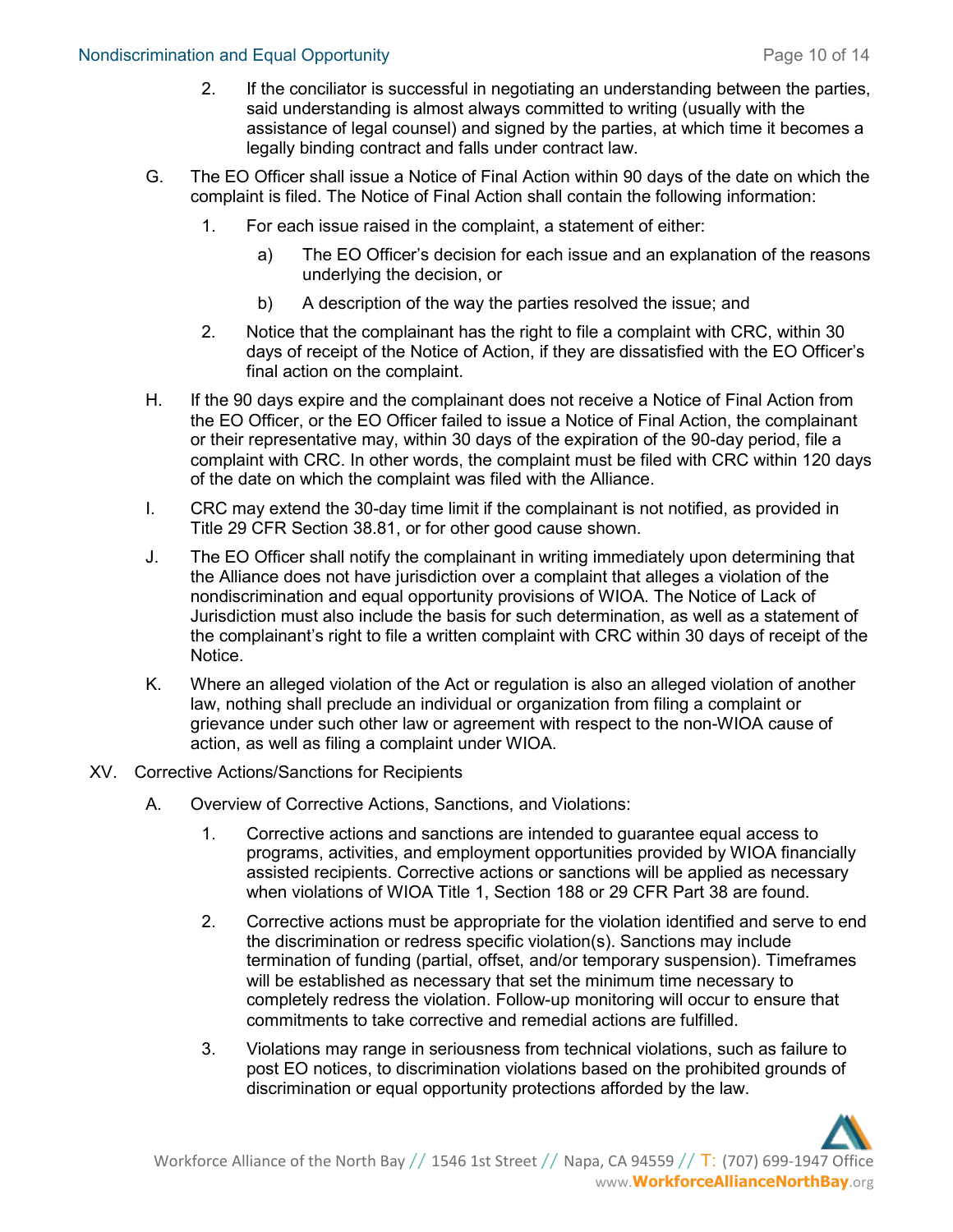- B. Corrective Actions:
	- 1. Corrective action is indicated in the following circumstances:
		- a) A monitoring review or an on-site review identifies a technical deficiency, a failure to follow through on a written assurance, or a barrier to universal access to programs or services.
		- b) The assessment of the circumstances surrounding a complaint and/or grievance reveals barriers to equal opportunity or access.
		- c) A service provider refuses to implement voluntary corrective action, submit requested data or documentation, or provide access to premises or records during a compliance review.
	- 2. When the local EO Officer identifies the need for corrective action, they will recommend to the service provider voluntary corrective action(s) and a reasonable minimum timeframe to completely correct each situation for which corrective action is recommended.
	- 3. Corrective actions must correct the specific violation and/or make whole the complainant. There may be instances where a violation has not yet occurred, but the service provider will be notified of the potential problem so that corrective action may be taken on the provider's own volition.
- C. Violations:
	- 1. Technical Violations: When only technical violations are found, the EO Officer will notify the responsible officer of the subrecipient in writing of the violations found and a recommended corrective action plan. The subrecipient may submit a proposed corrective action plan. However, the determination of the EO Officer as to the terms of the corrective action plan is final. The subrecipient will be given a specific time frame within which to correct the technical violation and will be required to provide a written assurance that the violation is corrected and will not recur. The EO Officer will be available to the subrecipient for technical assistance and guidance.
	- 2. Findings of Discrimination: When there are findings of discrimination, a conciliation agreement is required. A conciliation agreement calls for corrective action and is comprised of an introduction describing whom the agreement is between, the event that brought about the agreement, and the legal authority by which the investigation was conducted. Also included in the agreement is a section that describes each deficiency and the action required to correct it, the timeframe(s) for completion of the corrective action(s), and an enforcement section that describes the consequences of a breach of the agreement.
- D. Sanctions:
	- 1. The Alliance's intent is to be fully supportive of the local workforce development system. To that end, sanctions will be a last resort, and used when the subrecipient does not abide by the terms of the corrective action agreement. Technical assistance, clarification, and reasonable corrective action opportunities will be offered first. Sanctions will be determined by the deliberateness, seriousness, and/or frequency of the violation. Failure to respond in good faith to corrective action requirements will lead to progressive sanction activity.
	- 2. Sanctions which may be imposed by the Alliance upon sub-recipients include, but are not limited to: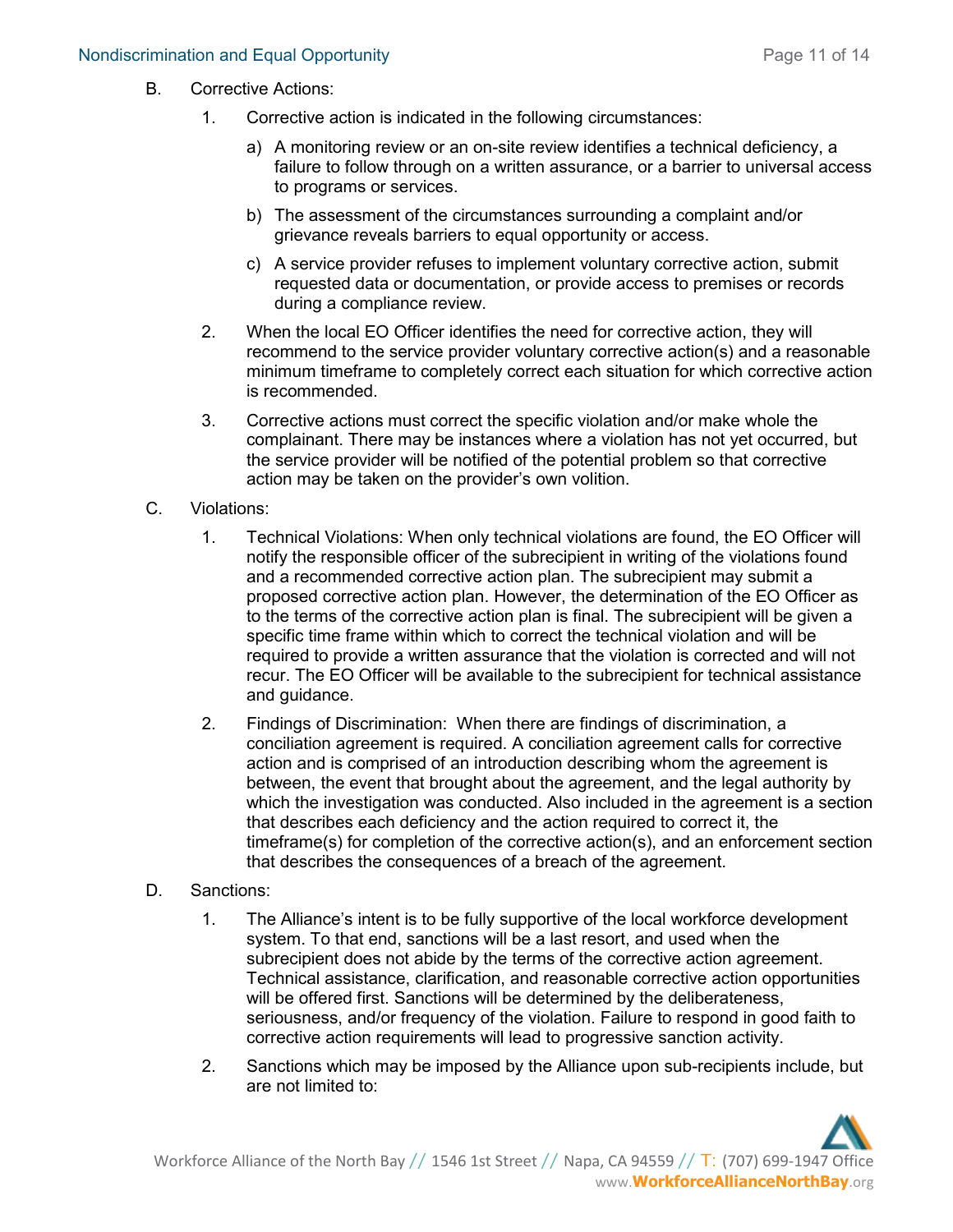#### Nondiscrimination and Equal Opportunity **Page 12 of 14** and 14 and 14 and 14 and 14 and 14 and 14 and 14 and 14 and 14 and 14 and 14 and 14 and 14 and 14 and 14 and 14 and 14 and 14 and 14 and 15 and 16 and 16 and 16 and 1

- a) Reduction in funding.
- b) Restriction from bidding on competitive or discretionary funds.
- c) Disallowance of costs associated with the particular violation or deficiency.
- d) Termination of future funding.
- XVI. Actions by CRC for Complaints Filed Against the Alliance
	- A. CRC determines acceptance of a complaint filed pursuant to Title 29 CFR Section 38.78. When CRC accepts a complaint for investigation, it shall:
		- 1. Notify the EO Officer and the complainant of the acceptance of the complaint for investigation; and
		- 2. Advise the EO Officer and complainant on the issues over which CRC has accepted jurisdiction.
	- B. The EO Officer, the complainant, or a representative may contact CRC for information regarding the complaint filed.
	- C. When a complaint contains insufficient information, CRC will seek the needed information from the complainant. If the complainant is unavailable after reasonable efforts have been made to reach him or her, or the information is not provided within the time specified, the complaint file may be closed without prejudice upon written notice sent to the complainant's last known address (29 CFR Section 38.79).
	- D. CRC, per WIOA Section 183(c), may issue a subpoena to the complainant to appear and give testimony and/or produce documentary evidence, before a designated representative, relating to the complaint being investigated. Issuing a subpoena can be done any place in the United States, at any designated time and place.
	- E. Where CRC lacks jurisdiction over a complaint, CRC shall:
		- 1. Notify the complainant, explaining why the complaint is not covered by the nondiscrimination and equal opportunity provisions of WIOA or Title 29 CFR Part 38; and
		- 2. Refer the complainant to the appropriate federal, state, or local authority, when possible.
	- F. CRC will notify the complainant when a claim is not to be investigated and explain the basis for that determination.
	- G. CRC will refer complaints governed by the Age Discrimination Act of 1975 to mediation as specified in Title 45 CFR Section 90.43(c)(3).
	- H. If the complainant alleges more than one kind of complaint, "joint complaint," e.g., individual employment discrimination, age discrimination, equal pay discrimination, etc., CRC shall refer such joint complaint to the Equal Employment Opportunity Commission for investigation and conciliation under the procedures described in Title 29 CFR, Parts 1690 or 1691, as appropriate. CRC will advise the complainant and the EO Officer of the referral.
	- I. Under the America's Job Centers of California (AJCC) delivery system where the complainant alleges discrimination by an entity that operates a program or activity financially assisted by a federal grant making agency other than DOL, but participates as a partner in an AJCC delivery system, the following procedures apply:
		- 1. If the complainant alleges discrimination on a basis that is prohibited both by Section 188 of WIOA and by a civil rights law enforced by the federal grant making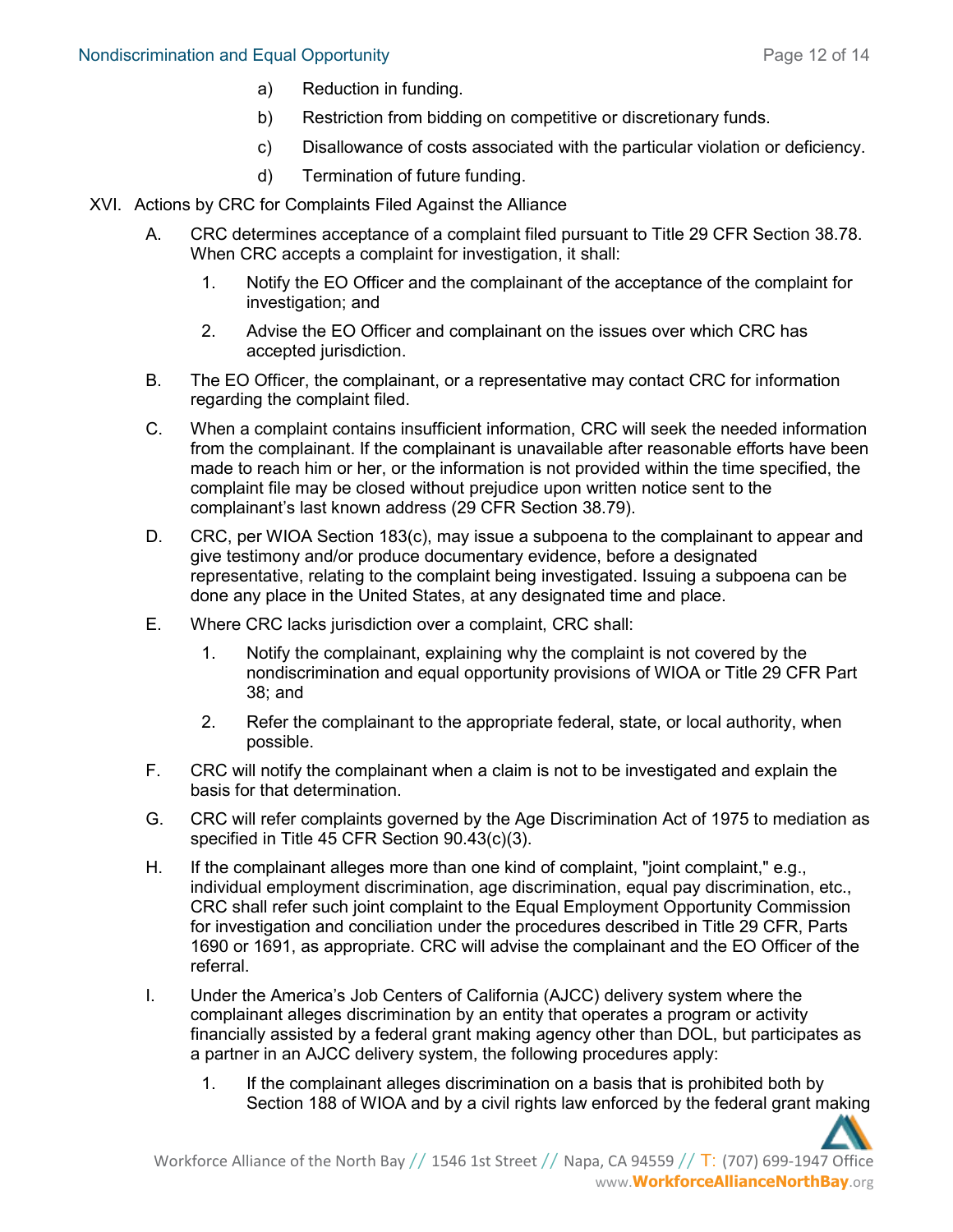agency, CRC and the grant making agency have dual jurisdiction over the complaint. CRC will refer the complaint to the grant making agency for processing. The grant making agency's regulations will govern the processing of the complaint.

- 2. If the complainant alleges discrimination on the basis that is prohibited by Section 188 of WIOA, but not by any civil rights laws enforced by the federal grant making agency, CRC has sole jurisdiction over the complaint and will retain and process the complaint pursuant to Title 29 CFR Part 38. CRC will advise the complainant and the EO Officer of the referral.
- J. CRC may offer the parties of a complaint the option of mediating the complaint. In such circumstances, the following rules apply:
	- 1. The mediation is voluntary; the parties must consent before the mediation process will proceed.
	- 2. The mediation will be conducted under the guidance issued by CRC.
	- 3. If the parties are unable to reach resolution of the complaint through the mediation, CRC will investigate and process the complaint under Title 29 CFR Sections 38.82 through 38.88.
- K. After making such a cause finding, CRC shall issue an Initial Determination. The Initial Determination shall notify the complainant and the EO Officer, in writing, of:
	- 1. The specific findings of the investigation;
	- 2. The proposed corrective or remedial action and the time by which the corrective or remedial action must be completed;
	- 3. Whether it will be necessary for the Alliance to enter into a written agreement; and
	- 4. The opportunity to participate in voluntary compliance negotiations.
- L. Where a no cause determination is made, CRC must issue a Final Determination to the complainant and the EO Officer. The Final Determination represents the DOL's final agency action on the complaint.
- XVII. Corrective Actions/Sanctions for the Alliance
	- A. A Letter of Findings Notice to Show Cause, or Initial Determination issued pursuant to Title 29 CFR Sections 38.86 or 38.87, 38.88 and 38.89, or 38.90, respectively, must include the steps and the specific time period it will take the Alliance to achieve voluntary compliance. (See Section 38.90 for corrective action steps.)
	- B. Monetary corrective action may not be paid from federal funds.
	- C. If the Alliance receives a finding of noncompliance, the following sections of Title 29 CFR Part 38 may be referred to for detailed information:
		- 1. "Final Determinations", Sections 38.96 through 38.97
		- 2. "Breaches of Conciliation Agreements", Sections 38.98 through 38.100
		- 3. Subpart E "Federal Procedures for Effecting Compliance", Sections 38.110 through 38.115

XVIII. Intimidation and Retaliation Prohibited

A. The Alliance and/or its service providers may not discharge, intimidate, retaliate, threaten, coerce, or discriminate against any individual because the individual has filed a complaint; opposed a practice prohibited by the nondiscrimination and equal opportunity provisions of the WIOA; furnished information to, or assisted or participated in any manner